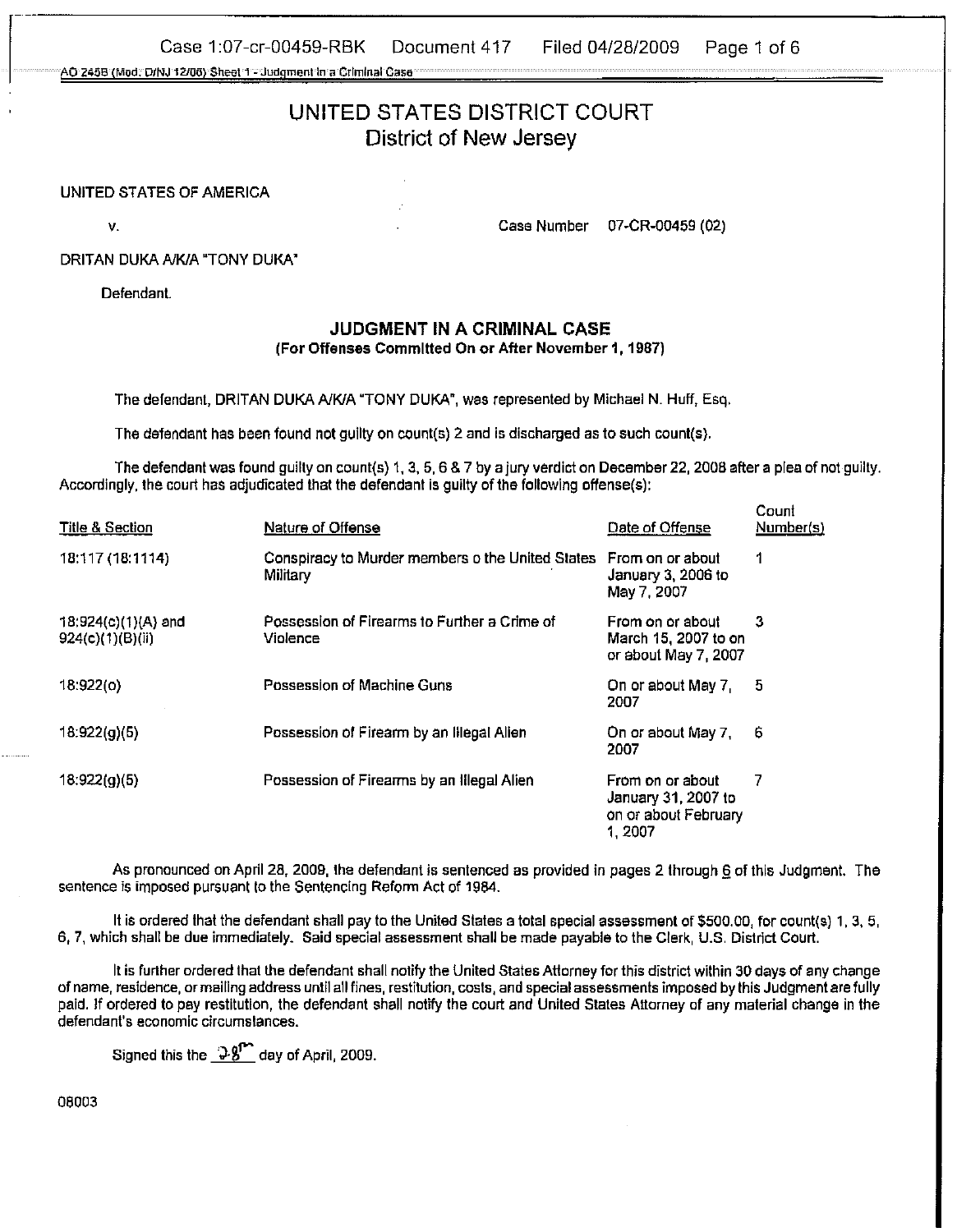Runo 1

**ROBERT 6. KUGLER United States District Judge** 

08003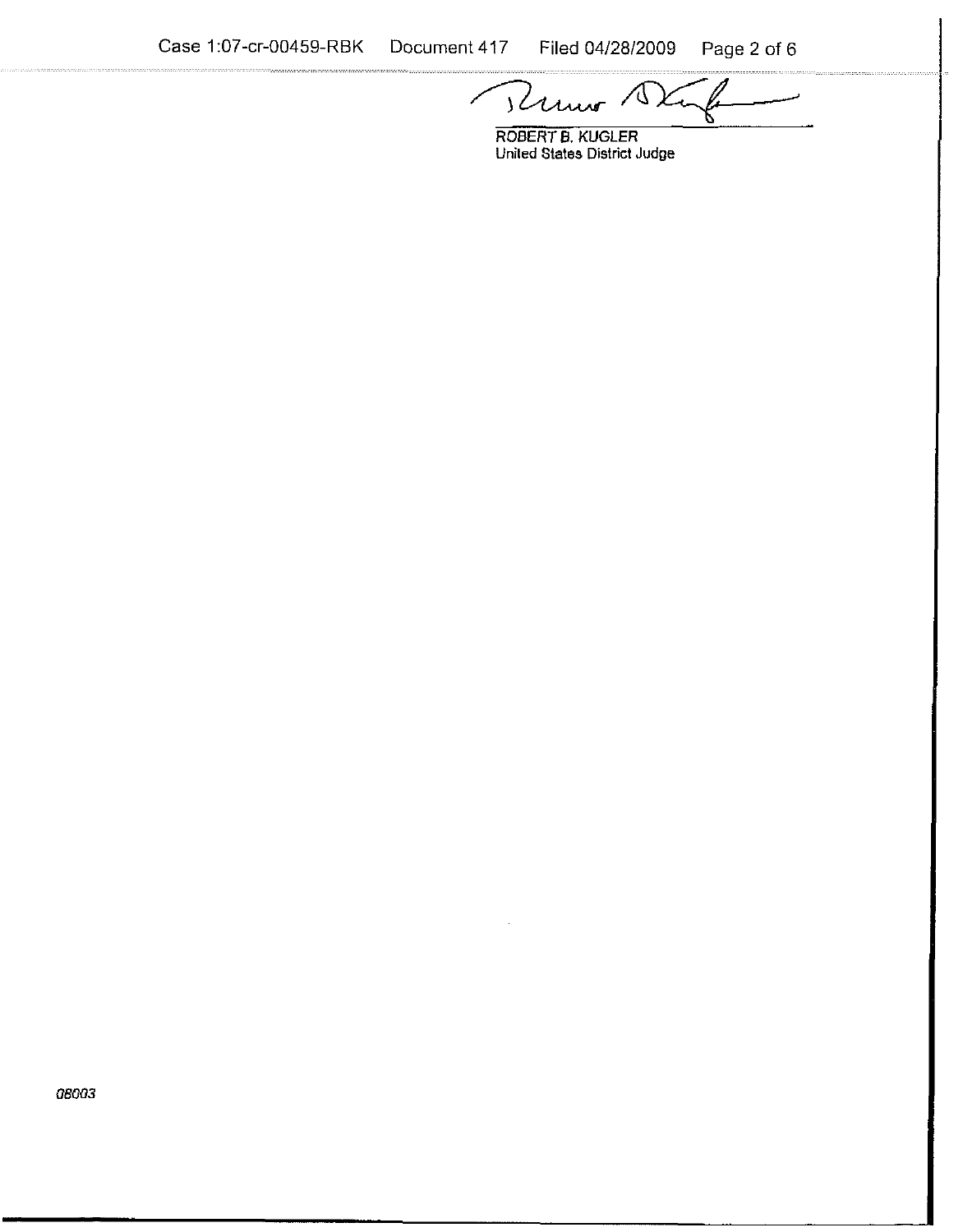AO 245B (Mod. D/NJ-12/06) Sheet 2-- Imprisonment-

Judgment - Page 3 of **<sup>6</sup>**

Defendant: DRiTAN DUKA **AIKIA** "TONY DUKA" Case Number. 07-CR-00459 (02)

#### **IMPRISONMENT**

The defendant is hereby committed to the custody of the United States Bureau of Prisons to be imprisoned for a term of life, on Count One, 120 months on Count Five, 120 months on Count Six, 120 months on Count Seven, all to run concurrent to each and a term of 360 months on Count Three, to be served consecutive to all other counts, to produce a total term of imprisonment of Life plus 360 months.

The Court makes the following recommendations to the Bureau of Prisons: That the defendant parlicipate in the Bureau of Prisons Inmate Financial Responsibility Program (IFRP).

The defendant shall remain in custody pending service of sentence.

#### **RETURN**

 $\cdot$ 

I have executed this Judgment as follows;

Defendant delivered on To

At with a certified copy of this Judgment.

United States Marshal

**BY** 

Deputy Marshal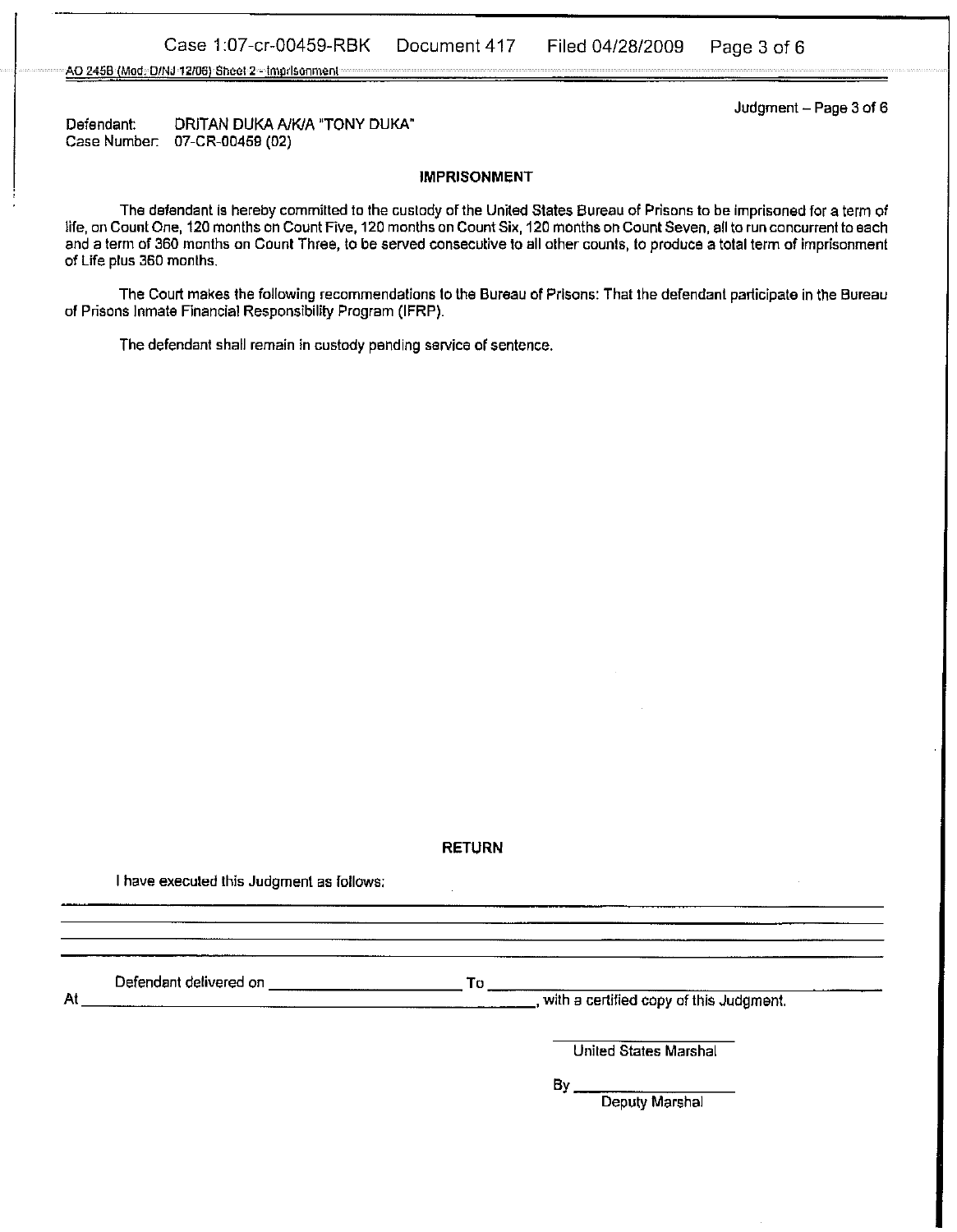AO 245B (Mod. D/NJ 12/06) Sheet 3 - Supervised Release

Judgment  $-$  Page 4 of 6

Defendant: DRITAN DUKA A/K/A "TONY DUKA" Case Number: **07-CR-00459 (02)** 

#### **SUPERVISED RELEASE**

Upon release from imprisonment, the defendant shall be placed on supervised release for a term of Life, plus 5 years. This term consists of Lifetime supervision on Count One, a term of **5** years on Count Three, and terms of 3 years on each of Counts Five, Six, and Seven, all such terms to **run** concurrently.

Within 72 hours of release from custody of the Bureau of Prisons, the defendant shail report in person to the Probation Office in the district to which the defendant is released.

While onsupervised release, the defendant shall comply with the standard conditions that have been adopted by this court (on the next page).

The defendant shail submit to one drug test within 15 deys of commencement of supervised release and at least two tests thereafter as determined by the probation officer.

If this judgment imposes a fine, special assessment, costs, or restitution obligation, it shall be a condition of supervised release that the defendant pay any such fine, assessments, costs, and restitution that remains unpaid at the commencement of the term of supervised release and shall comply with the following special conditions:

The defendant shall refrain from the illegal possession and/or use of dwgs and shall submit to urinalysis or other forms of testing to ensure compliance. It is further ordered that the defendant shall submit to drug treatment, on an outpatient or inpatient basis, as directed by the U.S. Probation Office. The defendant shall abide by the rules of any program and shall remain in treatment until satisfactorily discharged with the approval of the U.S. Probation Office.

The defendant shail provide the U.S. Probation Office with full disclosure of his financial records to include yearly income tax returns upon the request of the U.S. Probation Office. The defendant shall cooperate with the probation officer in the investigation of his financial dealings and shail provide truthful monthly statements of his income.

The defendant shall cooperate with immigration and Customs Enforcement to resolve any problems with his status in the United States. The defendant shall provide truthful information and abide by the rules and regulations of Immigration and Customs Enforcement. If deported, the defendant shall not re-enter the United States without the written permission of the Attorney General. If the defendant re-enters the United States, he shall report in person to the nearest U.S. Probation Oflice within 48 hours.

The defendant shall cooperate in the collection of DNA as directed by the probation officer.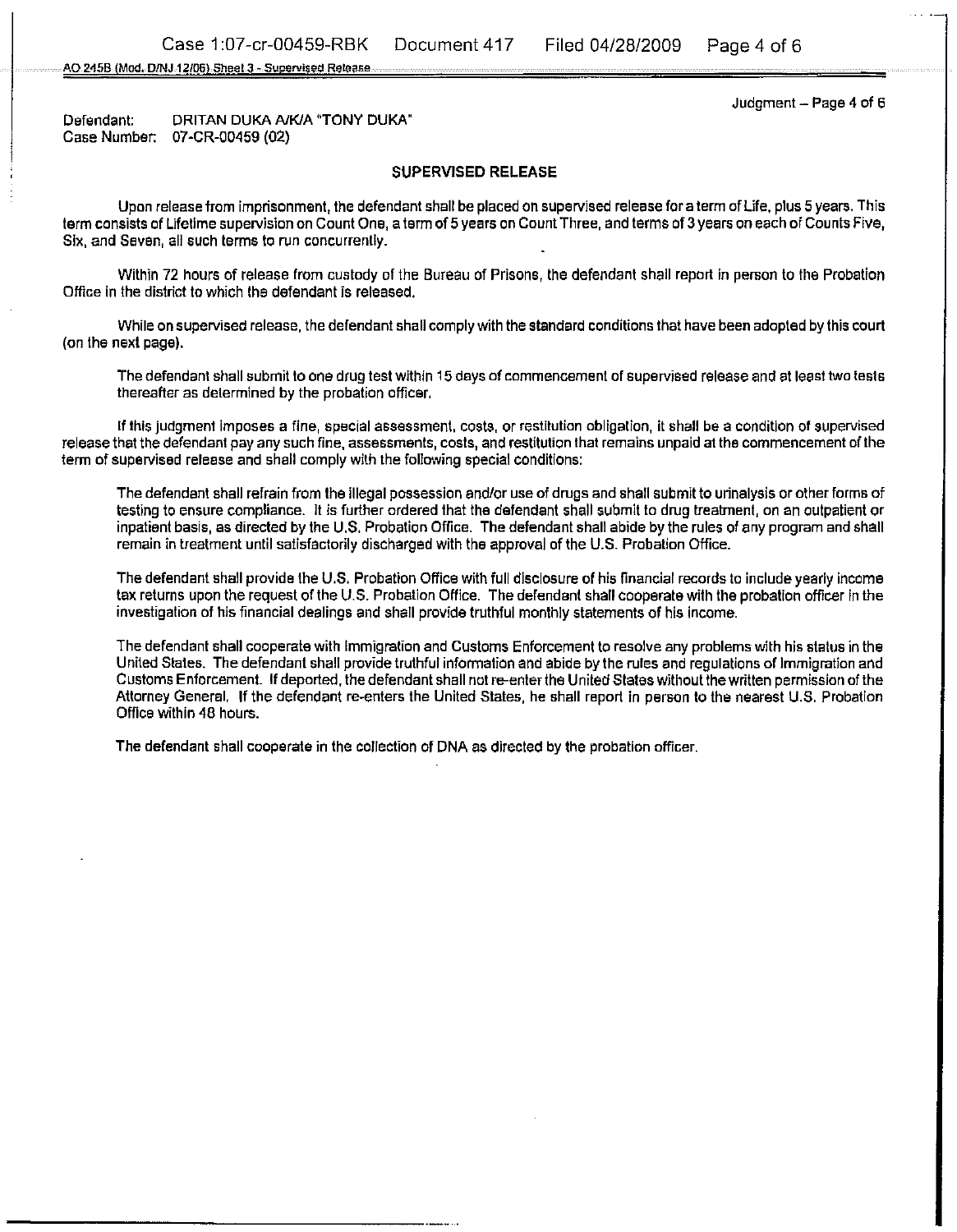### Case 1:07-cr-00459-RBK Document 417 Filed 04/28/2009 Page 5 of 6

AO 245B (Mod. D/NJ 12/06) Sheet 3a - Supervised Release

Defendant: DRITAN DUKA A/K/A "TONY DUKA"<br>Case Number: 07-CR-00459 (02) 07-CR-00459 (02)

#### **STANDARD** CONDITIONS **OF** SUPERVISED **RELEASE**

While the defendant is on supervised release pursuant to this Judgment:

- 1) The defendant shall not commit another federal, state, or local crime during the term of supervision.
- **2)** The defendant shail not illegally possess a controlled substance.
- 3) if convicted of a felony offense, the defendant shall not possess a freann or destructive device.
- 4) The defendant shall not leave the judicial district without the permission of the court or probation officer
- **5)** The defendant shall report to the probation officer as directed by the court or probation officer and shall submit a truthful and complete written report within the first five days of each month.
- 6) The defendant shall answer truthfully all inquiries by the probation officer and follow the instructions of the probation officer.
- 7) The defendant shall support his or her dependents and meet other family responsibilities.
- **8)** The defendant shall work regularly at a lawful occupation unless excused by the probation officer for schooling, training, or other acceptable reasons.
- **9)** The defendant shall notify the probation officer within seventy-two hours of any change in residence or employment.
- 10) The defendant shall refrain from excessive use of alcohol and shall not purchase, possess, use, distribute or administer any narcotic or other controlled substance, or any paraphernalia related to such substances.
- 11) The defendant shall not frequent places where controlled substances are illegally sold, used, distributed, or administered.
- 12) The defendant shall not associate with any persons engaged in criminal activity, and shall not associate with any person convicted of a felony unless granted permission to do so by the probation officer.
- 13) The defendant shall permit a probation officer tovisit himor her at any time at home or elsewhere and shall permit confiscation of any contraband observed in plain view by the probation oflicer.
- 14) The defendant shall notify the probation officerwithin seventy-two hours of being arrested or questioned by a law enforcement officer.
- 15) The defendant shail not enter into any agreement to act as an informer or a special agent of a law enforcement agency without the permission of the courl.
- 16) As directed by the probation offlcer, the defendant shall notify third parties of risks that may be occasioned by the defendant's criminal record or personal history or characteristics, and shall permit the probation officer to make such notifications and to confirm the defendant's compilance with such notification requirement.

|                                                                                                                           | For Official Use Only - - - U.S. Probation Office                                                                           |      |  |
|---------------------------------------------------------------------------------------------------------------------------|-----------------------------------------------------------------------------------------------------------------------------|------|--|
| (2) extend the term of supervision and/or modify the conditions of supervision.                                           | Upon a finding of a violation of probation or supervised release, I understand that the Court may (1) revoke supervision or |      |  |
|                                                                                                                           | These conditions have been read to me. 1 fully understand the conditions, and have been provided a copy of them.            |      |  |
| You shall carry out all rules, in addition to the above, as prescribed by the Chief U.S. Probation Officer, or any of his |                                                                                                                             |      |  |
| associate Probation Officers.                                                                                             | (Signed)                                                                                                                    |      |  |
|                                                                                                                           | Defendant                                                                                                                   | Date |  |
|                                                                                                                           |                                                                                                                             |      |  |
|                                                                                                                           | U.S. Probation Officer/Designated Witness                                                                                   | Date |  |

 $Judgment - Page 5 of 6$